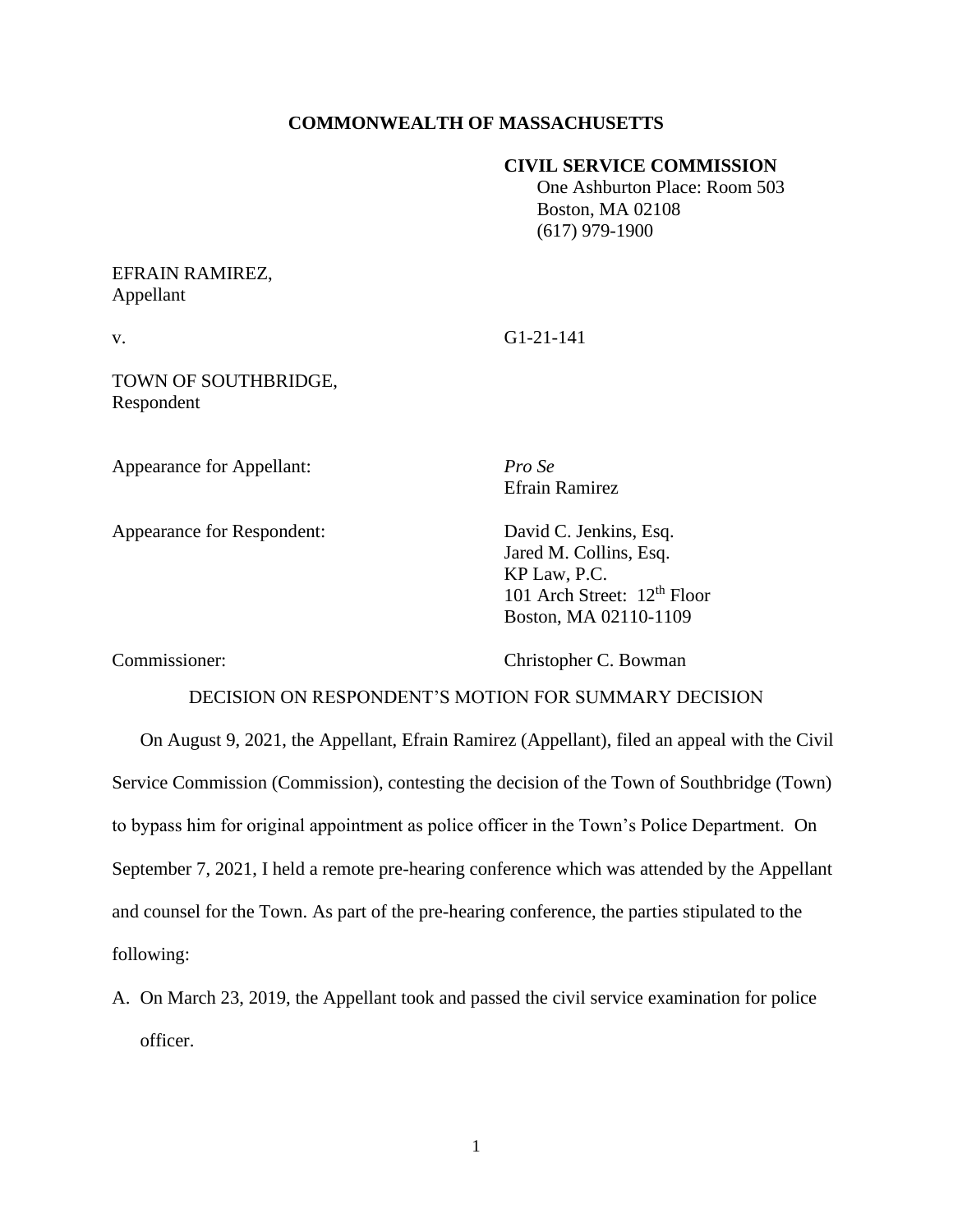- B. On September 1, 2019, the Appellant's name appeared on the eligible list for Southbridge Police Officer.
- C. On March 10, 2021, HRD sent Certification No. 07618 to the Town from which the Town appointed one (1) police officer.
- D. The successful candidate was ranked below the Appellant.
- E. On June 25, 2021, the Town notified the Appellant of the reasons for bypass, listing alleged negative reasons related to the Appellant and positive reasons related to the selected candidate.
- F. On August 9, 2021, the Appellant filed a timely appeal with the Commission.

At the pre-hearing, the Appellant reported that:

- a. He is a 30-year-old Hispanic male currently living in Virginia with this girlfriend and child.
- b. He graduated from high school in Springfield and has an associates degree in criminal justice and has received 118 credits at Westfield State University.
- c. He successfully completed the reserve / intermittent police officer academy.
- d. He has been employed in Holyoke and Springfield for non-profit organizations in positions such as Substance Abuse Counselor & Employment Coordinator and Human Rights Officer.
- e. He has been employed for just under one year as a correction officer in Virginia.
- f. He has volunteered in several capacities, such as being a youth mentor in Holyoke.
- g. He has received letters of recommendations from various officials, including current police officers and the former Mayor of Holyoke.

At the pre-hearing conference, the Town reported that, as part of the background investigation regarding the Appellant, multiple issues surfaced regarding the Appellant that provide valid reasons for bypassing him for appointment, including but not limited to: a 2019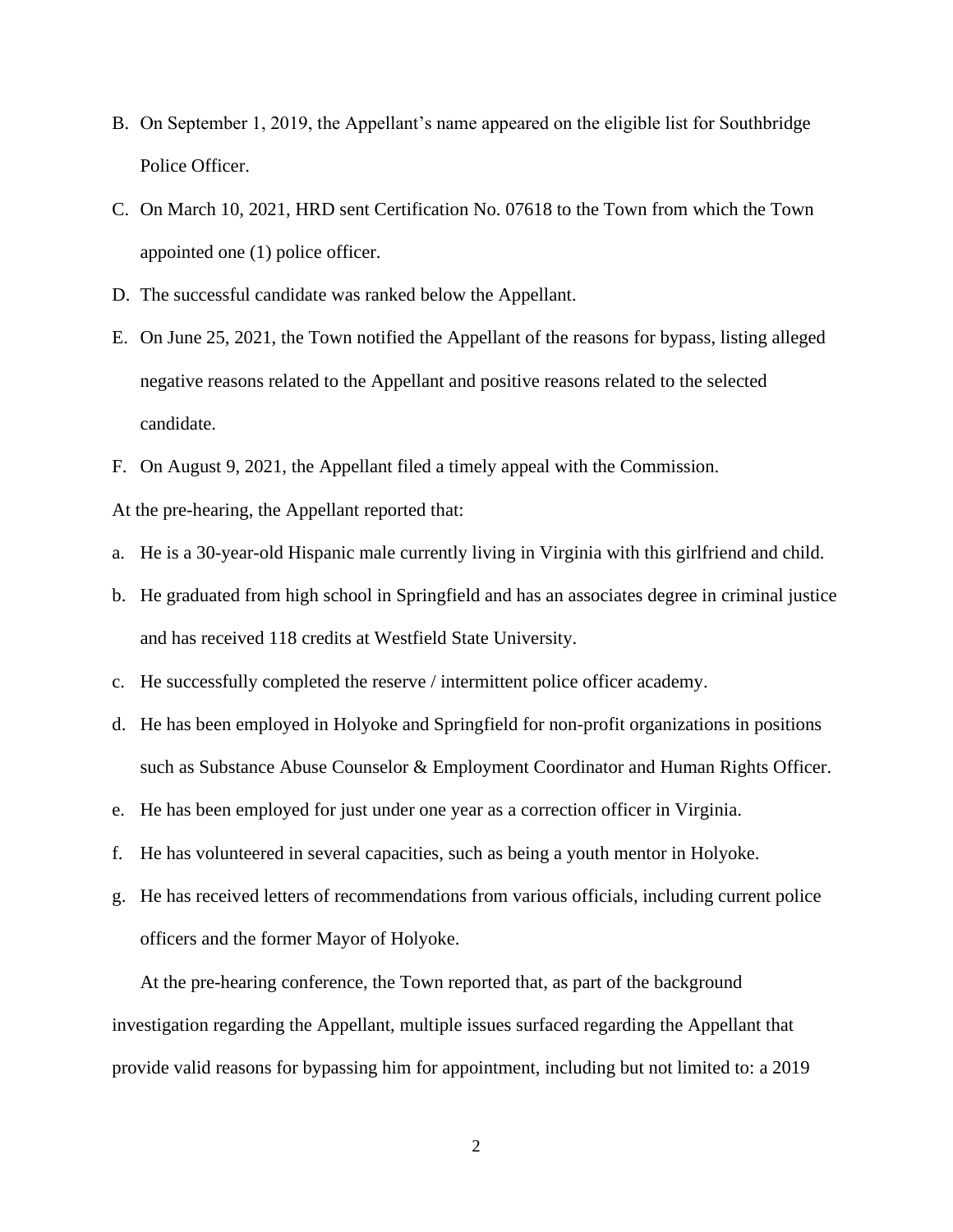incident at MGM Casino in Springfield in which the Appellant is allegedly observed on videotape punching another person in the face with his closed fist and falsely identifying himself as a police officer; multiple domestic abuse allegations from 2009 to 2014 and the issuance of a related restraining order for one year.

Prior to deciding the procedural next steps of this appeal, I requested that the Town provide me, with a full copy of the following for an in camera review: the background investigation completed of the Appellant, including, but not limited to, the video of the incident at MGM Casino in Springfield, the one-year restraining order and any related affidavits completed by the person who sought the order (with her name and personal information redacted); and any documentation verifying that the Appellant's license in Massachusetts was recently suspended.

The Town subsequently submitted the requested information, which I have reviewed in its entirety, including the video of the relatively recent incident at MGM Casino in Springfield. After review, I made the following additional orders:

- I. The Town shall, if such request is made by the Appellant within 10 days, facilitate the Appellant's review of the information provided to the Commission.
- II. The Appellant had 10 days thereafter to notify the Commission if he wished to withdraw his appeal from the Commission.
- III. If the Appellant chose not to withdraw his appeal, the Town would have 30 days to submit a Motion for Summary Decision and the Appellant would have 30 days thereafter to submit a reply / opposition.

The Appellant did not withdraw his appeal with the Commission; the Town submitted a Motion for Summary Decision and the Appellant did not submit a reply.

3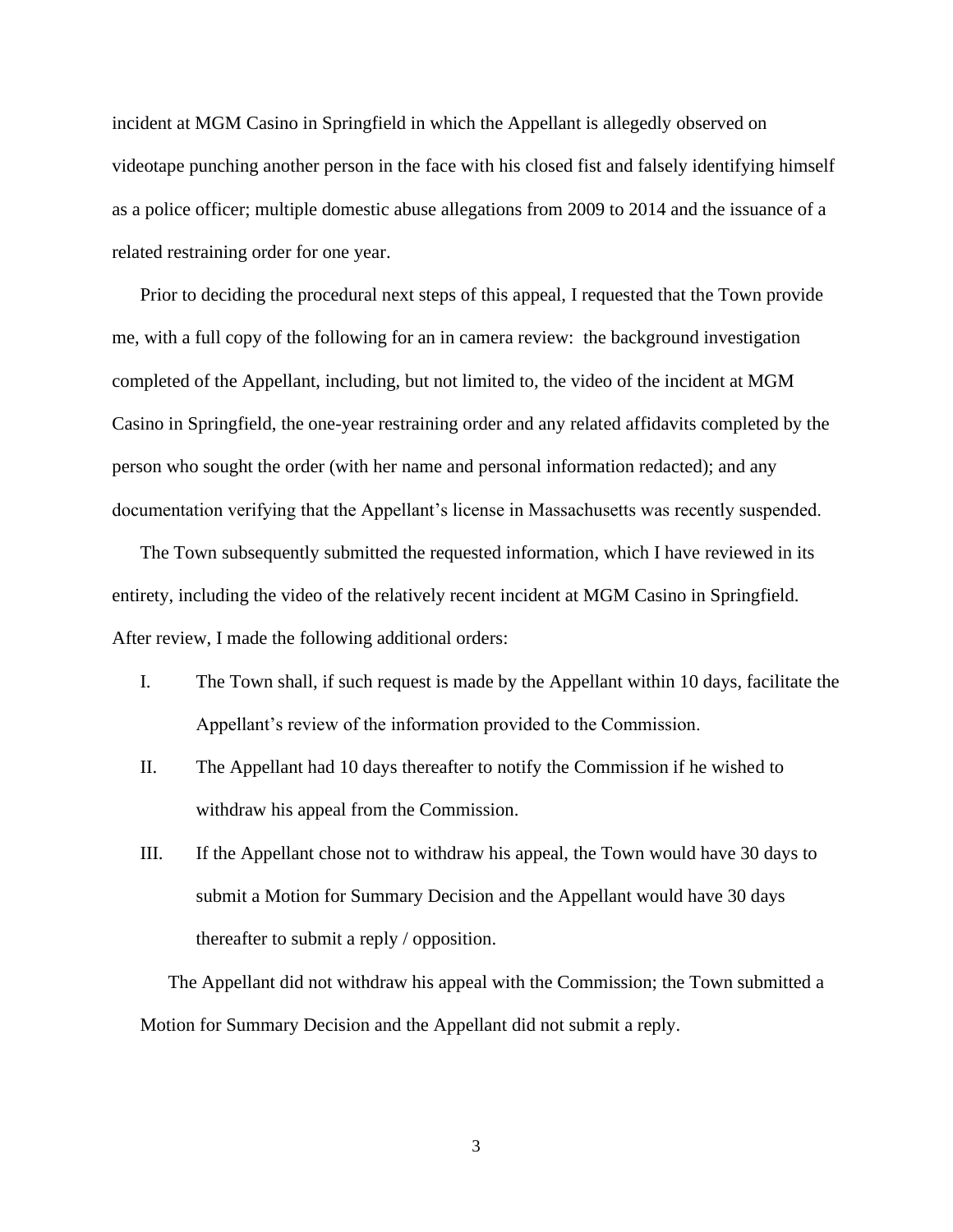### *Motion for Summary Decision Standard*

When a party is of the opinion there is no genuine issue of fact relating to all or part of a claim or defense and he or she is entitled to prevail as a matter of law, the Party may move, with or without supporting affidavits, for summary decision on the claim or defense. 801 CMR 1.01(7)(h). These motions are decided under the well-recognized standards for summary disposition as a matter of law - i.e., "viewing the evidence in the light most favorable to the nonmoving party", the substantial and credible evidence established that the non-moving party has "no reasonable expectation" of prevailing on at least one "essential element of the case", and has not rebutted this evidence by "plausibly suggesting" the existence of "specific facts" to raise "above the speculative level" the existence of a material factual dispute requiring evidentiary hearing. See e.g., Lydon v. Massachusetts Parole Board, 18 MCSR 216 (2005). Accord Milliken & Co., v. Duro Textiles LLC, [451 Mass. 547,](http://sll.gvpi.net/document.php?field=jd&value=sjcapp:451_mass._547) 550n.6, (2008); Maimonides School v. Coles, 71 Mass.App.Ct. 240, 249, (2008). See also Iannacchino v. Ford Motor Company, [451 Mass. 623,](http://sll.gvpi.net/document.php?field=jd&value=sjcapp:451_mass._623) 635 36, (2008) (discussing standard for deciding motions to dismiss); cf. R.J.A. v. K.A.V., [406](http://sll.gvpi.net/document.php?field=jd&value=sjcapp:406_mass._698)  [Mass. 698](http://sll.gvpi.net/document.php?field=jd&value=sjcapp:406_mass._698) (1990) (factual issues bearing on plaintiffs standing required denial of motion to dismiss).

## *Applicable Civil Service Law and Rules*

The core mission of Massachusetts civil service law is to enforce "basic merit principles" for "recruiting, selecting and advancing of employees on the basis of their relative ability, knowledge and skills" and "assuring that all employees are protected against coercion for political purposes, and are protected from arbitrary and capricious actions." G.L. c. 31, §1. See, e.g., Massachusetts Ass'n of Minority Law Enforcement Officers v. Abban, 434 Mass. 256, 259 (2001);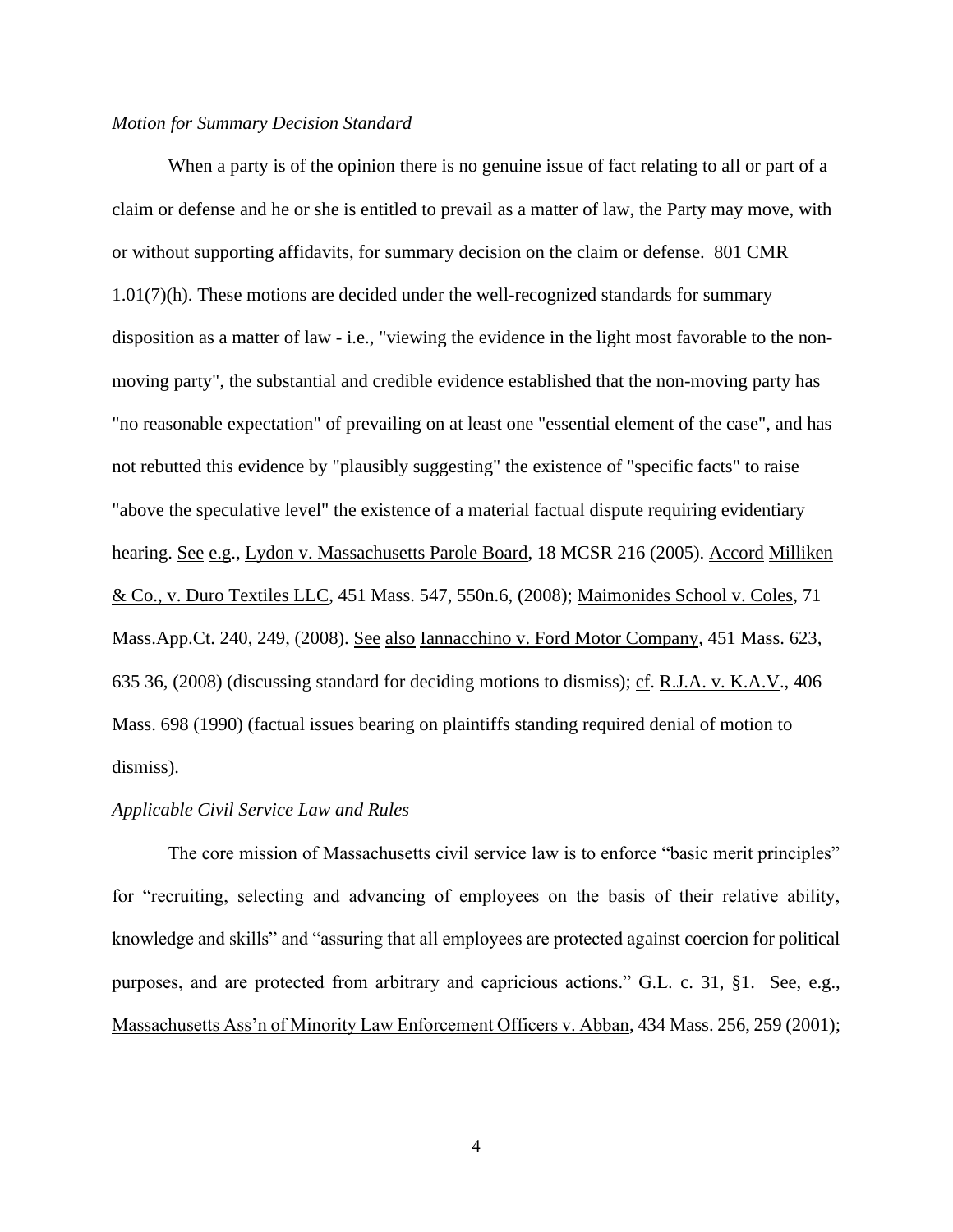MacHenry v. Civil Serv. Comm'n, 40 Mass. App. Ct. 632, 635 (1995), rev.den., 423 Mass. 1106 (1996).

Original and promotional appointments of civil service employees are made from a list of candidates, called a "certification", whose names are drawn in the order in which they appear on the applicable civil service "eligible list", using what is called the 2n+1 formula. G.L. c. 31, §§ 6 through 11, 16 through 27; Personnel Administration Rules, PAR.09. An appointing authority must provide specific, written reasons – positive or negative, or both -- consistent with basic merit principles – for bypassing a higher ranked candidate in favor of a lower ranked one. G.L. c. 31, § 27; PAR.08(4).

A person may appeal a bypass decision under G.L. c. 31, § 2(b) for de novo review by the Commission. The Commission's role is to determine whether the appointing authority has shown, by a preponderance of the evidence, that it has "reasonable justification" for the bypass after an "impartial and reasonably thorough review" of the relevant background and qualifications bearing on the candidate's present fitness to perform the duties of the position. Boston Police Dep't v. Civil Service Comm'n, 483 Mass. 461, 474-78 (2019); Police Dep't of Boston v. Kavaleski, 463 Mass. 680, 688-89 (2012); Beverly v. Civil Service Comm'n, 78 Mass. App. Ct. 182, 187 (2010); Leominster v. Stratton, 58 Mass. App. Ct. 726, 727-28 (2003).

"Reasonable justification . . . means 'done upon adequate reasons sufficiently supported by credible evidence, when weighed by an unprejudiced mind, guided by common sense and by correct rules of law'". Brackett v. Civil Service Comm'n, 447 Mass. 233, 243 (2006); Commissioners of Civil Service v. Municipal Ct., 359 Mass. 211, 214 (1971) and cases cited. See also Mayor of Revere v. Civil Service Comm'n, 31 Mass. App. Ct. 315, 321 (1991) (bypass reasons "more probably than not sound and sufficient").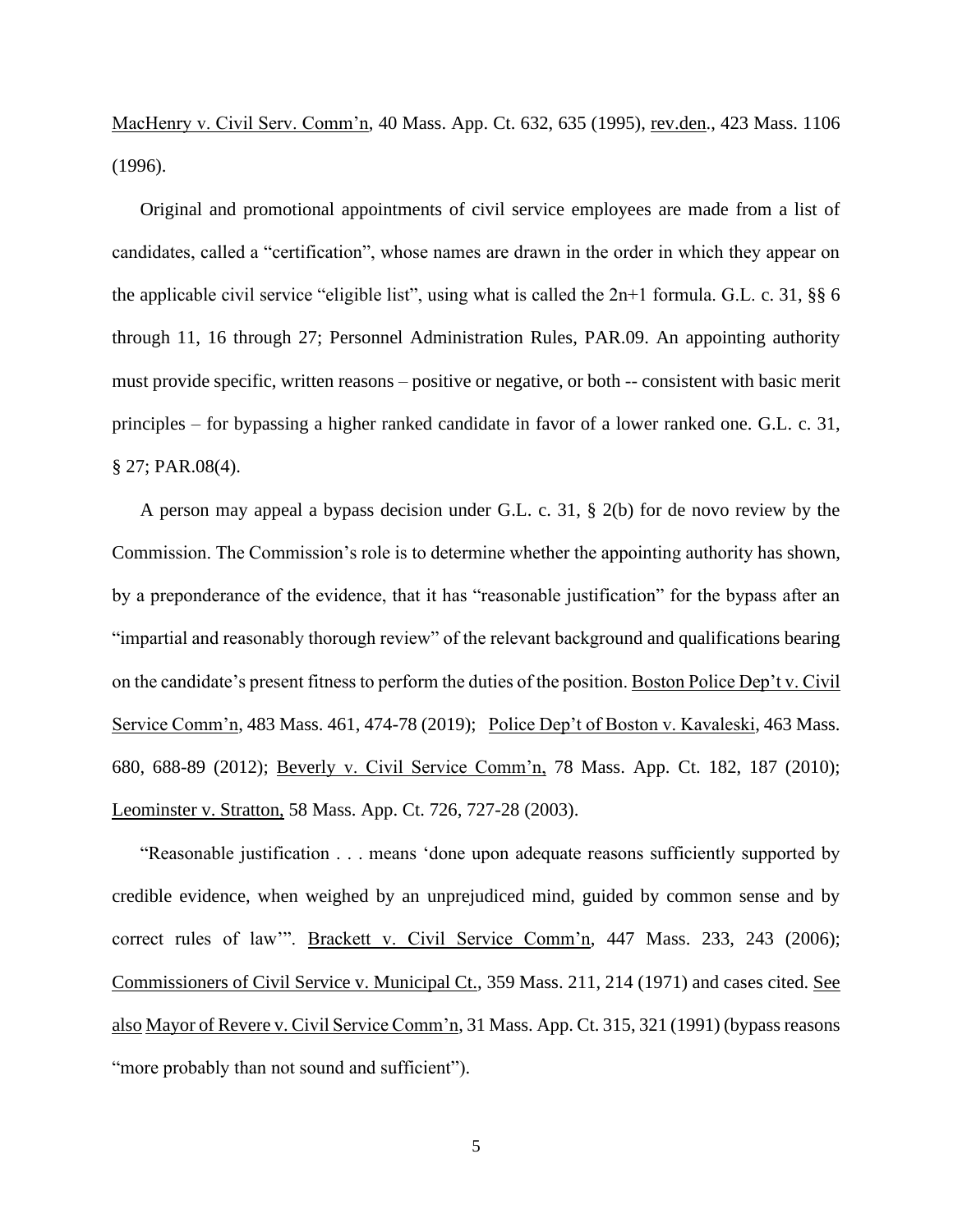The governing statute, G.L. c. 31, gives the Commission's de novo review "broad scope to evaluate the legal basis of the appointing authority's action" and it is not necessary that the Commission find that the appointing authority acted "arbitrarily and capriciously." City of Cambridge v. Civil Service Comm'n, 43 Mass. App. Ct. 300, 303-305, rev. den., 428 Mass. 1102 (1997). The commission ". . . cannot substitute its judgment about a *valid* exercise of *discretion based on merit or policy considerations* by an appointing authority" but, when there are *"overtones of political control or objectives unrelated to merit standards or neutrally applied public policy*, then the occasion is appropriate for intervention by the commission." Id. (*emphasis added*). See also Town of Brookline v. Alston, 487 Mass. 278 (2021) (analyzing broad scope of the Commission's jurisdiction to enforce basic merit principles under civil service law).

 Law enforcement officers are vested with considerable power and discretion and must be held to a high standard of conduct:

"Police officers are not drafted into public service; rather they compete for their positions. In accepting employment by the public, they implicitly agree that they will not engage in conduct which calls into question their ability and fitness to perform their official responsibilities."

Police Comm'r v. Civil Service Comm'n, 22 Mass. App. Ct. 364, 371, rev. den. 398 Mass. 1103 (1986).

*Analysis*

I have thoroughly reviewed the background investigation completed by the Chicopee Police Department when the Appellant applied to that department two years earlier, which, along with all supporting documentation, was relied upon by the Town in bypassing the Appellant. Even when viewing the evidence in the light most favorable to the Appellant, he has no reasonable expectation of prevailing in this appeal. Although I have reviewed the entire reports, this matter can be decided on the most recent problematic incident. The Chicopee investigator's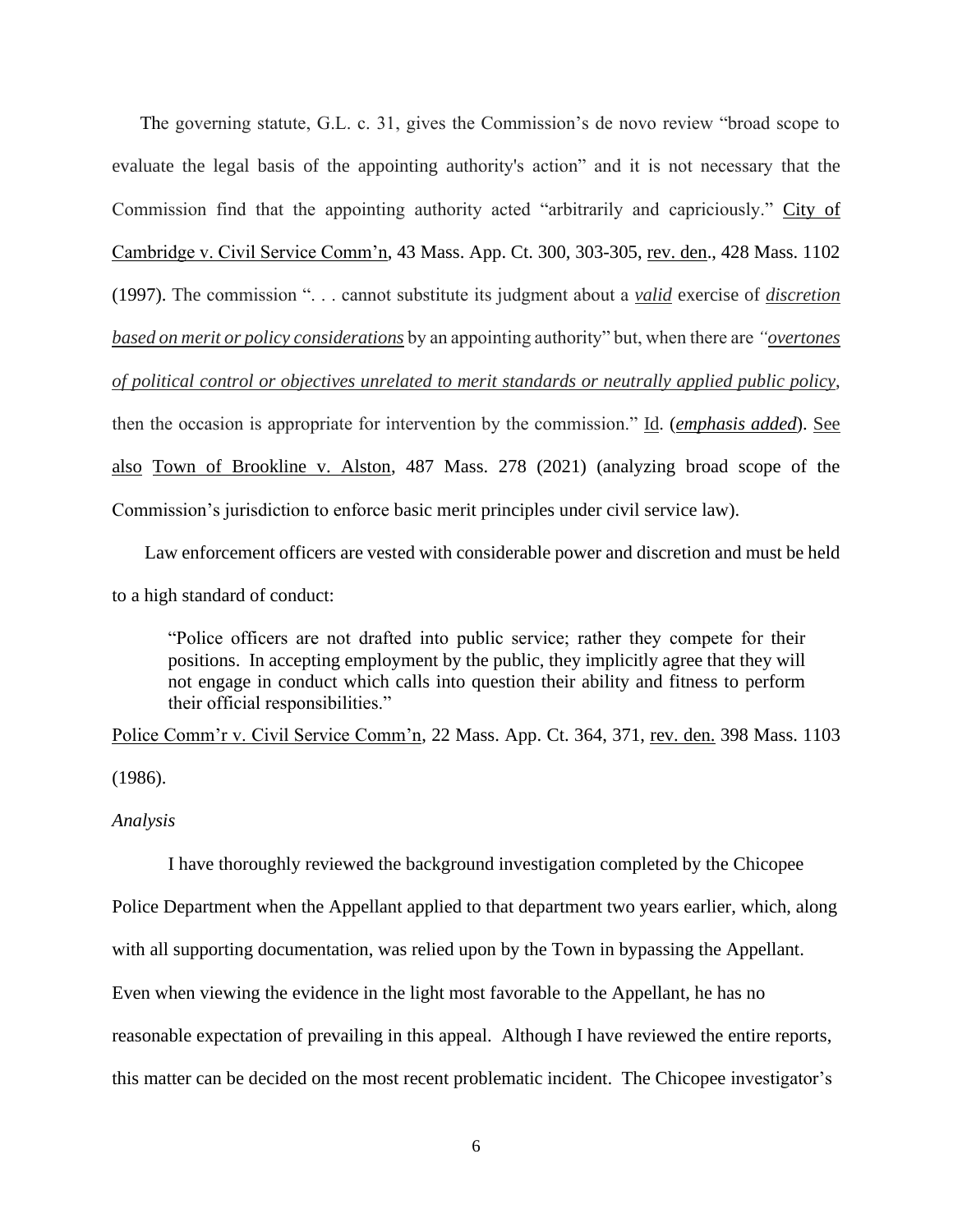report, which is corroborated by the video evidence submitted by the Town states: "Candidate was involved in incident at MGM Springfield on 9/29/19. Video shows candidate walk into Commonwealth Bar inside MGM and punch a patron in the face. MGM Security as well as Springfield Police Gaming Enforcement Unit and State Police later located candidate escorted him out, and trespassed him from the property."

Since this one incident, standing alone, is a valid reason to bypass the Appellant, and because the *selected candidate* appears to have a stellar background with no similar incidents, and because a review of the other unrefuted incidents related to the Appellant cited in the reports would only serve to harm this pro se Appellant, there is no need to detail the full extent of the various incident and other reports.

#### *Conclusion*

The Town's Motion for Summary Decision is allowed and the Appellant's appeal is

#### hereby *dismissed*.

Civil Service Commission

*/s/ Christopher Bowman* Christopher C. Bowman Chair

By a vote of the Civil Service Commission (Bowman, Chair; Camuso, Ittleman, Stein and Tivnan, Commissioners) on February 24, 2022.

Either party may file a motion for reconsideration within ten days of the receipt of this Commission order or decision. Under the pertinent provisions of the Code of Mass. Regulations, 801 CMR 1.01(7)(l), the motion must identify a clerical or mechanical error in this order or decision or a significant factor the Agency or the Presiding Officer may have overlooked in deciding the case. A motion for reconsideration does not toll the statutorily prescribed thirty-day time limit for seeking judicial review of this Commission order or decision.